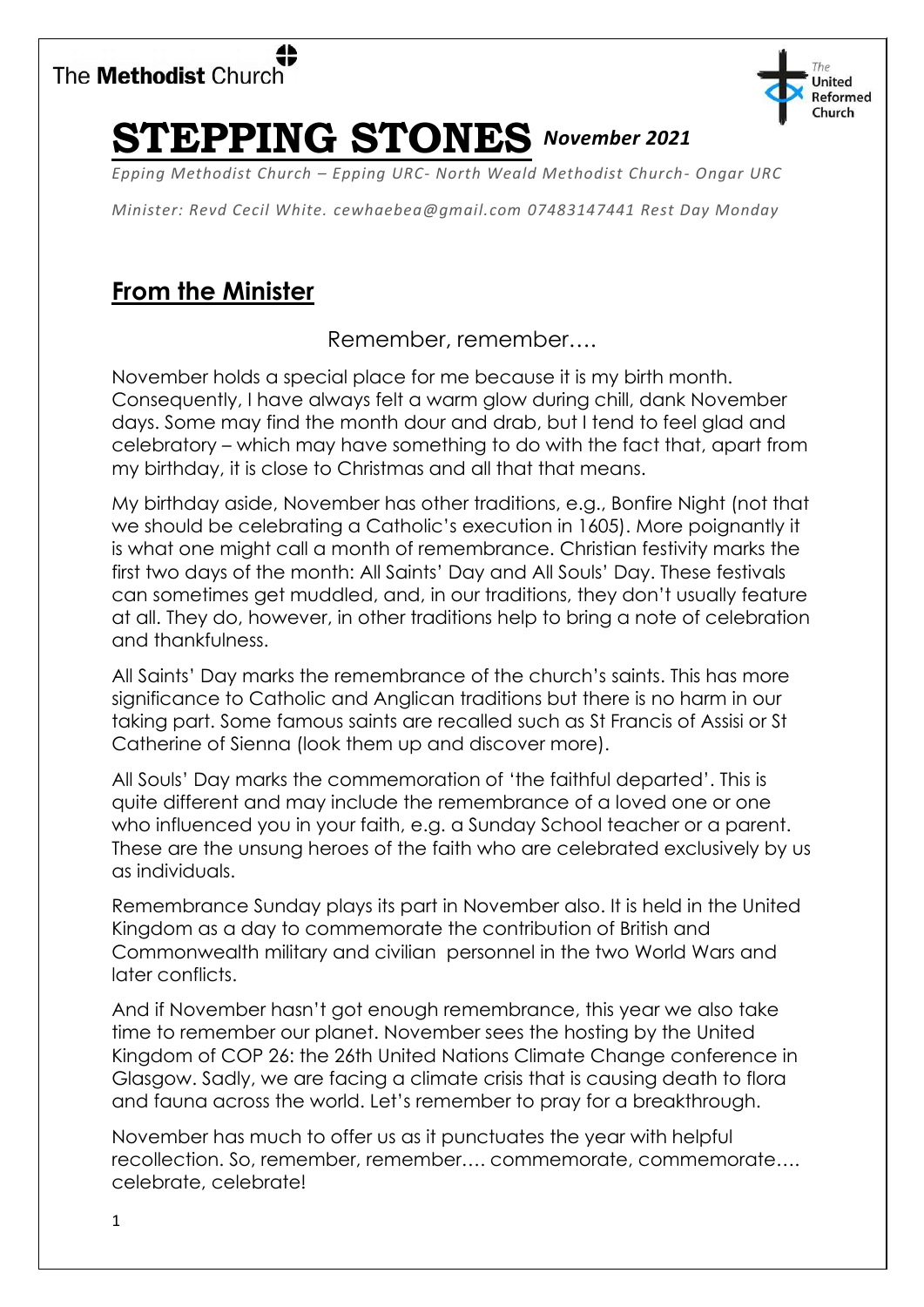# **Epping Methodist Church**

Our first meeting of Women's Fellowship was held on a very wet Tuesday in September and 10 ladies braved the weather to join us. It was lovely catching up with everyone after nearly 18 months. We have welcomed old and new members to our new venue in the church. Everyone has commented on how lovely and cosy it seems in there and how it is so easy to access with the ramp! The next meeting will be on Tuesday 9<sup>th</sup> November at 2.00pm and the speaker will be Rosemary from the Leprosy Mission who will be bringing some slides to show us. The meetings last for an hour, tea and biscuits are served and all ladies are very welcome.

Coffee mornings have resumed on the 1st Saturday of the month at 10-12 noon in the Church Hall. Again, it was lovely to see friends after a long break and hearing all their news. Our next coffee morning is on Saturday 6th November.

Birthday wishes to all our friends celebrating this month.

# **Ongar United Reformed Church**

# **A Service of Remembrance and Thanksgiving**

This will be on **Saturday, 6th November at 2 .30pm.** Although we do not have a traditional All Souls' service, it was decided that this year we would hold a special service to remember those who have died, particularly during the past time of Covid. It will be a discreet and meaningful service led by our Minister, Cecil. You are invited to bring your private memories and thoughts, perhaps of long-lost parents and grandparents, siblings, a child or a friend or a former work colleague. This service will be followed by refreshments.

-o-

Doug Kelly's funeral will be held at our Church on the 11<sup>th</sup> November at 1pm

# **The Late Mrs. Mary King**

On Tuesday, 19th October, Mary was cremated at a private family service at Chelmsford Crematorium, which was followed by a service of remembrance and thanksgiving for her life at St. Mary's, High Ongar, both services being led by Rev. Stewart Gibbs. The church was full with many of Mary's friends having come from long distances to pay their respects. The service began with the family entering with the flowers from her cremation and placing them before the altar and there were also flowers around the church from organisations both she and Derek had belonged to. There were many Austin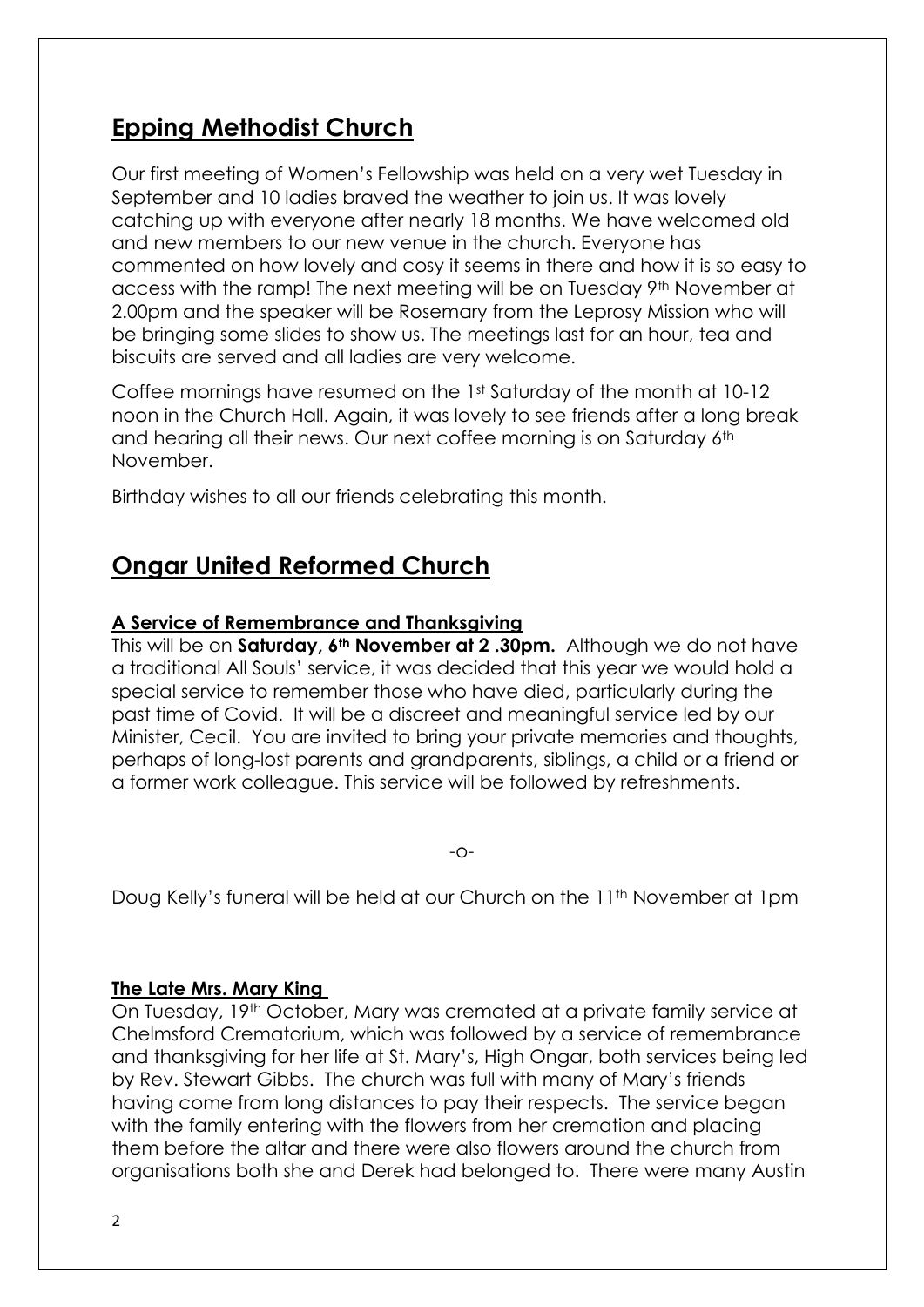7s outside the church as they were both members of the Austin 7 club and she loved her own car, pictures of which were on the order of service. We remember her for her organ and piano playing in this church, as well as her willingness to lead intercessional prayer and do Bible readings. She had a great love for this church despite being committed to St. Mary's, through her father's strong Protestant faith and churchgoing.

There were two hymns – Amazing Grace and Love Divine all loves excelling – and incidental music reflecting Mary's love for music. Donations were taken for the Cats' Protection charity, reflecting Mary's love of animals. It was a very moving service with contributions from friends and relatives, with an address from Stewart underlining her Christian faith and her commitment to churches within the immediate area and elsewhere. It was clear during the eulogy and reflections how much the family suffered from the car accident, for which she was blameless, and how they feel that this led to her being taken from them prematurely.

The service was followed by refreshments at the Ivy Hill Hotel, Margaretting, which gave friends and family a chance to chat and share memories of Mary. Our condolences go in particular to Derek, Stephanie and Tedge, and all her family. **Joan and Keith**

#### **Twinkles**

Since we re-opened, we have welcomed around 15 adults and a similar number of children, although our weekly attendance is nearer 8 adults. The majority of these are new faces and it is good to know how much we are appreciated in not only the town but the wider area. Our team now consists of Joan, Pam, Llyris, Sandra and, on occasions, Cheryl and Georgina. Our thanks also go to Angie for helping to put the toys out on a Wednesday after Open House and away on a Thursday.

We had decided not to have a charity coffee morning until we were better established but, when the Children in Need pack dropped through my letterbox, this seemed a sign that we should use the opportunity to raise money for charity. It was put to the adults present and explained what we had previously done on such mornings. Some of those present were very keen to explain what a good morning it was, emphasizing in particular the cakes!! So, it has been decided that we will have a coffee morning, with cakes and raffle, on Thursday, 18th November, the proceeds going to Children in Need. If anyone would like to donate a raffle prize or cake, please speak to Joan.

### **Joan**

### **Thoughts from Joan**

This week in preparing my service for Hatfield Heath I have given much thought to symbols in the church. The reading from Deuteronomy talks about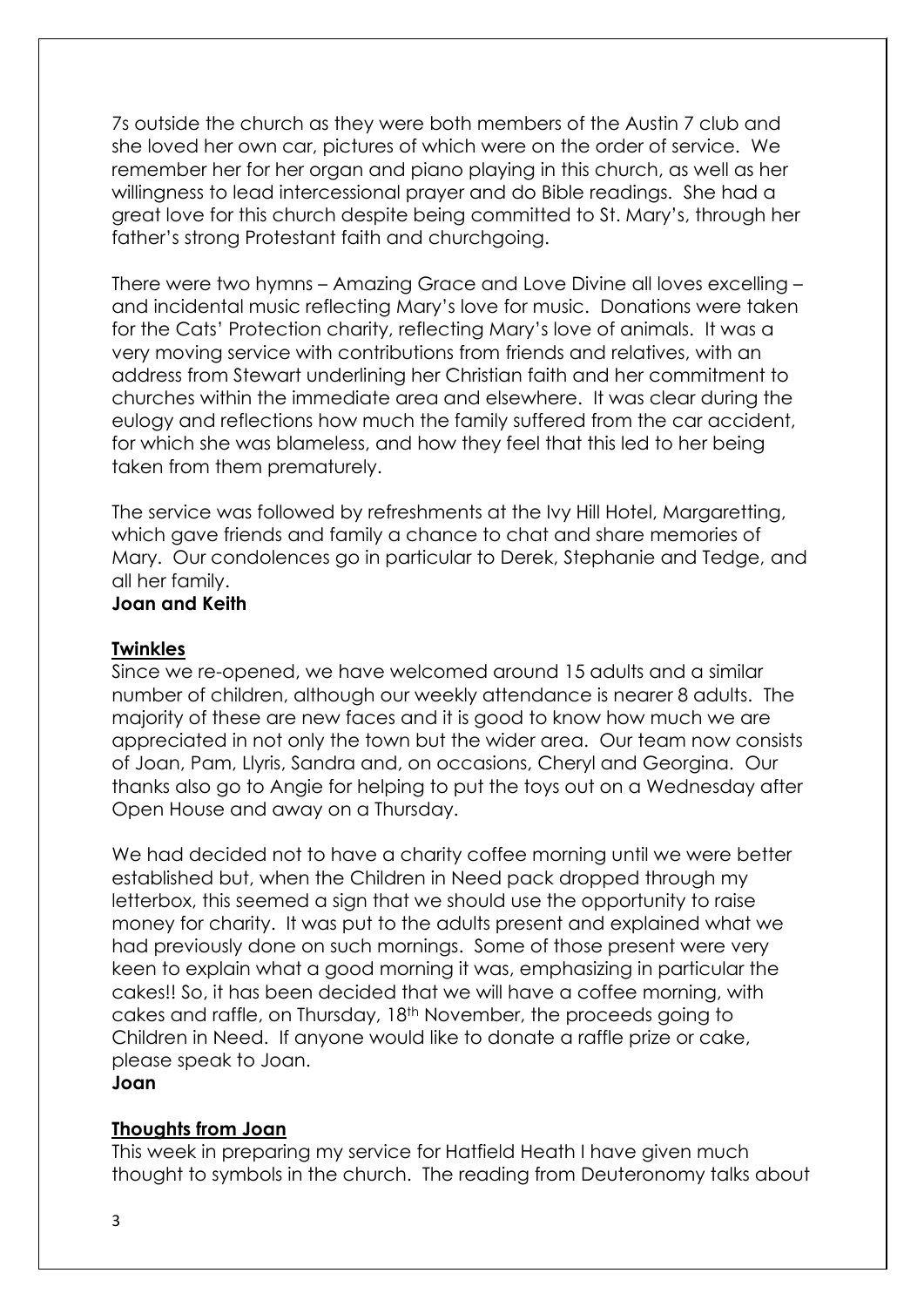writing God's commands on your gates and door posts, as well as keeping them on your hands and foreheads. These are meant to remind you of God every time you pray. We too, even in the Protestant tradition, have symbols in the Cross and Fish. However, like everything that we have around us daily, do we begin to take this sort of thing for granted or does it in itself become an item of worship for us? The Jews still have a mezuzah, containing a scroll with God's commands, on their door post but an internet search easily reveals how these for some may have become a kind of status symbol rather than what was originally intended. I am sure that many become painted over and are then left forgotten when the occupants move house and buy perhaps a better and more ornate one for their new home. We, too, can easily take the symbols of our faith for granted. Roman Catholics have a holy water stoup at the entrance to each church, usually dipping their fingers into it and crossing themselves on entering but do they stop to think of the meaning of the cross and that they are repeating an action reflecting their own baptism into the Church of Christ? In our tradition we have very few things that we do automatically in our worship, but our act of worship each Sunday has in itself become a tradition. Just as God commanded the Jews to remember his commands, how often do we take the time in Church, or even in our busy lives, to just sit in silence and concentrate on God's presence? Do we need to de-clutter our churches and our Christian lives to concentrate more on our love of God, through His Son, Jesus Christ, and seek the guidance and inspiration of the Holy Spirit? Is retaining a flower vase or table given to the church in the thirties, for example, helping us to worship God and to bring His message to others around us? Please look around you in church and think about your surroundings, what they mean to you and whether they are more important to you than God himself and His work for you.

**Joan**

# **Coffee Mornings**

It has been suggested that we have some variety in future Coffee Mornings. Rather than the same people organising them, we have a rota. We will still need our regular helpers; many hands make light work! There is a list on the notice board please choose the months convenient to you and you can have your own theme for the morning. Funds raised will go to your chosen charity.

# **Charity Fundraising**

There is also a list on the noticeboard for suggestions of Charities you would like to benefit from our fundraising. Please put your names & suggestions on both lists which are located on the board in the Hall Entrance Porch. **Sandra**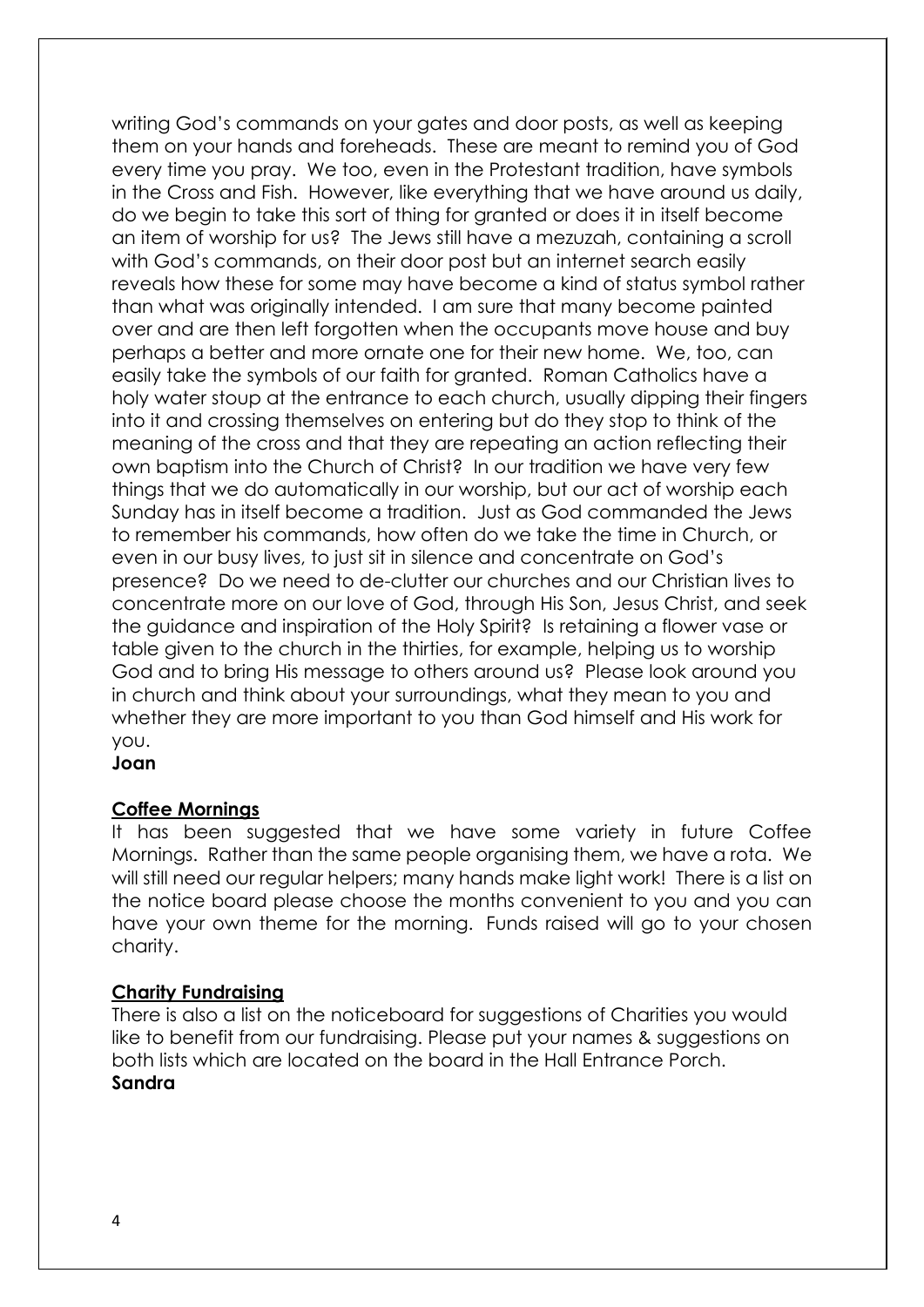### **Open House – Every Wednesday 10am – 12 Noon**

After a long break caused by the hall improvements work, and then Covid – we are pleased that Open House is now back in business and we are ready to welcome you again.

It has taken many years of hard fundraising work, and generous donations to achieve these necessary results – including repairs to the hall floor, and improvements to the kitchen and toilet facilities, plus the re-siting of the historic Taylor Family grave stone. We will continue to have a small table with items of sale for charity work. The charity we raised funds for during October was St. Clare's Hospice. It's more of a challenge these days to get folk to buy items donated for sale as many of us have developed a 'declutter' attitude over the past year. However, with a bit of encouragement & showing off the most useful or beautiful, plus the banter of the not so beautiful, we will be sending £50 donation to the St. Clare's Hospice. Interestingly we heard that a lot of our visitors already support the Hospice in the form of their lottery which is wonderful since the service is of great help to so many poorly people. During November we will be joining with others to support Children in Need. **Jean and Cheryl**

# **Epping United Reformed Church**

# **Message from Peter Jones**

I am now happily settled in an exceptionally pretty area a bit north of Braintree. Partridges sit on the garden fence and the local herd of deer charge across the field beyond. The welcoming C of E community here are firmly evangelical, the village seems entirely on first name terms. Driving thirty odd miles to Epping Church is not practical, but the distance cannot obliterate the love you displayed to Pamela and myself on our arrival twelve years ago. Unfortunately she became seriously ill straight afterwards. Typically, Margaret became her instant friend and for those first few weeks made her life happy and memorable. When she passed into glory four years ago, I and my children will never forget that Church service that Claire, Lindsey and Karin arranged, and which embodied your affection. The Church will always be foremost in my thoughts. Best wishes to everyone.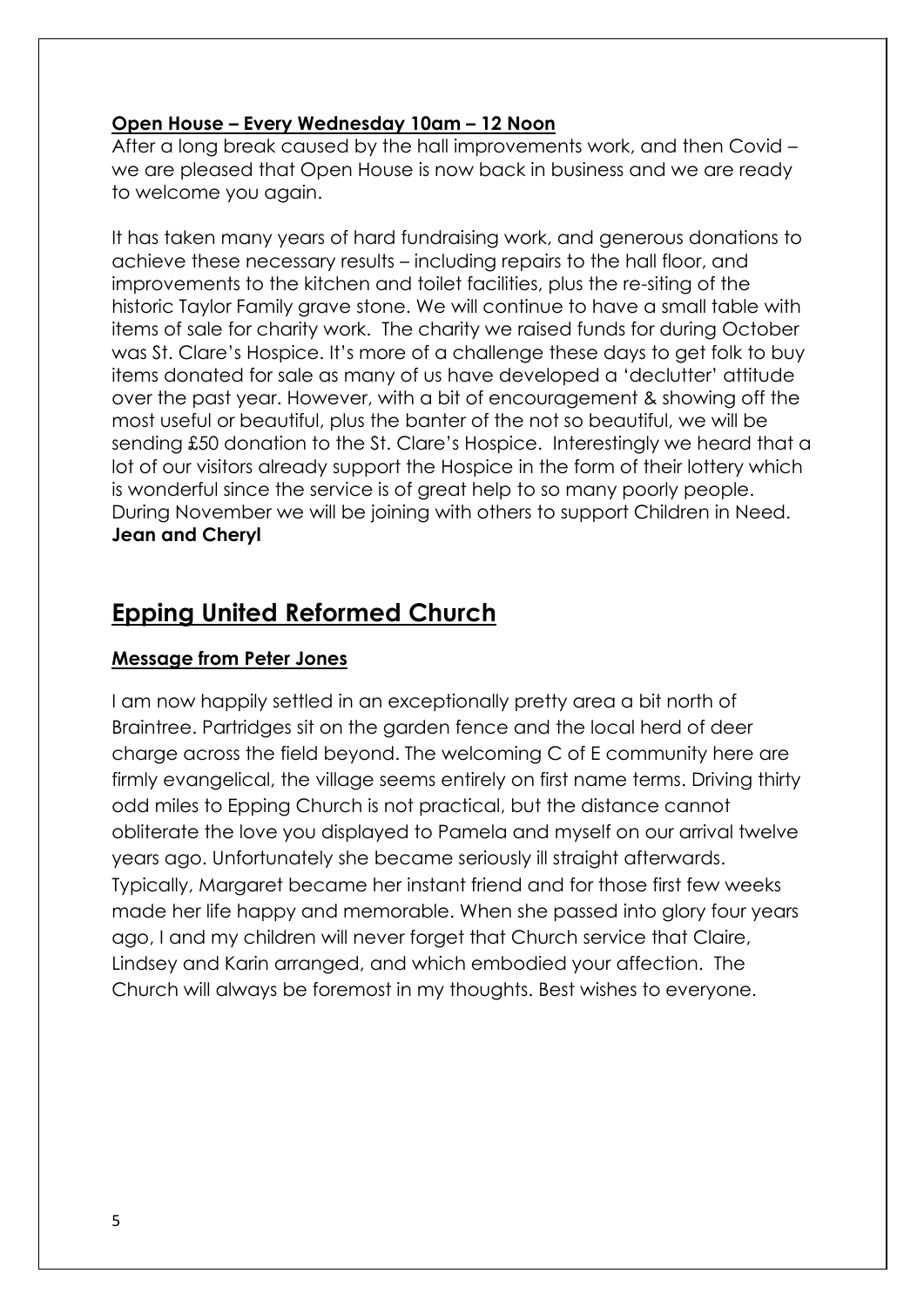#### **Commitment for Life**

November/December 2021

# **MOVING STORIES**

Committed to supporting | our global partners | in ZIMBABWE

#### **Praver Time**

Heaven and earth are filled with your praises, O Creator God! You taught us to love to lilies, the birds, and our neighbour. Help us forgive all debt as You taught us in prayer; to lives beyond the reaches of unjust economic systems that devastate the earth. In Jesus' name. Amen.

#### No Debt @COP26

We pray for a big commitment to be made at COP 26 for the unconditional cancellation of debt for the global south. This will help countries invest in climate adaptation and mitigation, and help frontline communities stay in their homes as Climate Chaos threatens to displace them.

Cancelling debt will also help global south governments to rebuild public services and buy Covid-19 vaccines.

Debt cancellation would help atone for the climate and ecological debt owed by the global north to the global south. Commitment for Life joins Global justice Now in calling for massive debt write-offs with immediate additional finance to compensate for loss and damage due to climate change.



# **Poverty Facts: Zimbabwe**

- Poverty affects 76.3% of Zimbabwean children living in rural areas

Roughly 74% of the population lives on £5.00 a day and the average wage per month is around £230.

- Half of Zimbabwe's 13.5 million people live below the food poverty line. - About 3.5 million children are chronically hungry. - Approximately 1.3 million Zimbabweans were living with HIV as of 2016. However, the number of HIV cases has been declining since 1997 because of improved prevention, treatment and support.

- About 60% of rural Zimbabwean women face period poverty, meaning they lack access to menstrual supplies or education. Girls who experience period poverty miss an estimated 20% of their school life.

- Due to famine and the HIV/AIDS crisis, the average life expectancy for a Zimbabwean was only 61 years as of 2018. However, life expectancy has steadily risen since 2002 when it was only 44 years. In 2019, two million Zimbabweans had no access to safe drinking water

due to drought.

Commitment for Life has supported Christian Aid's work in Zimbabwe for decades. **Sometimes is feels like just a** Life-giving Falth Defant Hope drop in the ocean, but for tens



of thousands of Zimbabweans, your prayers, advocacy, and generosity can be the difference between life and death. Thank you for your support!

suzanne.pearson@urc.org.uk

www.bit.ly/URCFL

#### kevin.snyman@urc.org.uk

(Note from editor: Unfortunatly the links in the article do not work, the original article is here where the links do work:

https://urc.org.uk/images/Commitment\_for\_Life/Moving\_Stories/Moving\_Stories\_Zimbabwe\_Nov Dec 21.pdf )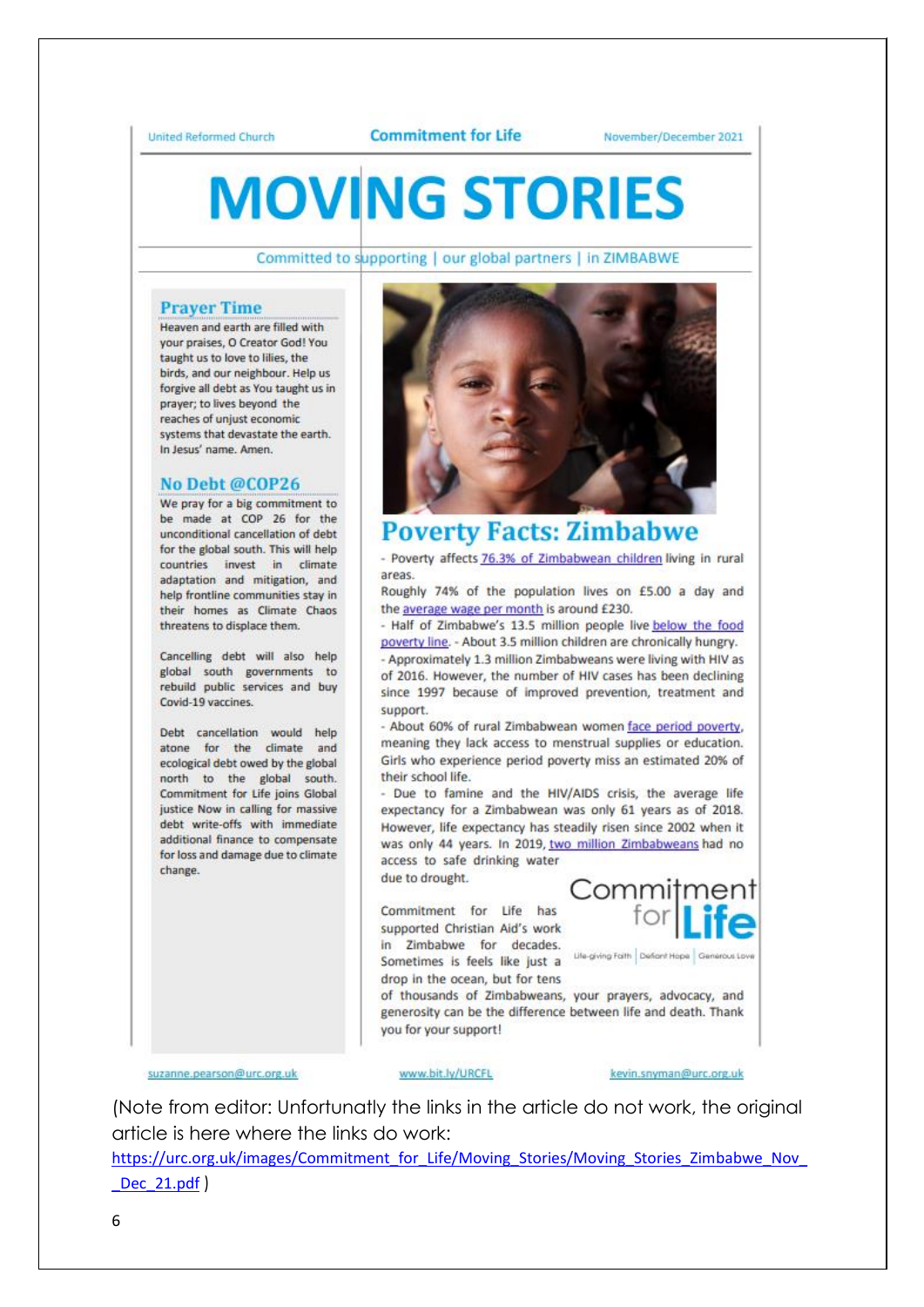# **Herts and Essex Border Ecumenical Area**

# **Trinity URC Closure**

Trinity URC, Harlow Closing Service will be on November 7th at 4 pm led by the Eastern Synod Moderator, Rev Lythan Nevard - Please come and support our Trinity friends as they close a very important chapter of faith and service in their lives and in Harlow. Food and refreshments will be served afterwards.

# **Christmas Market**

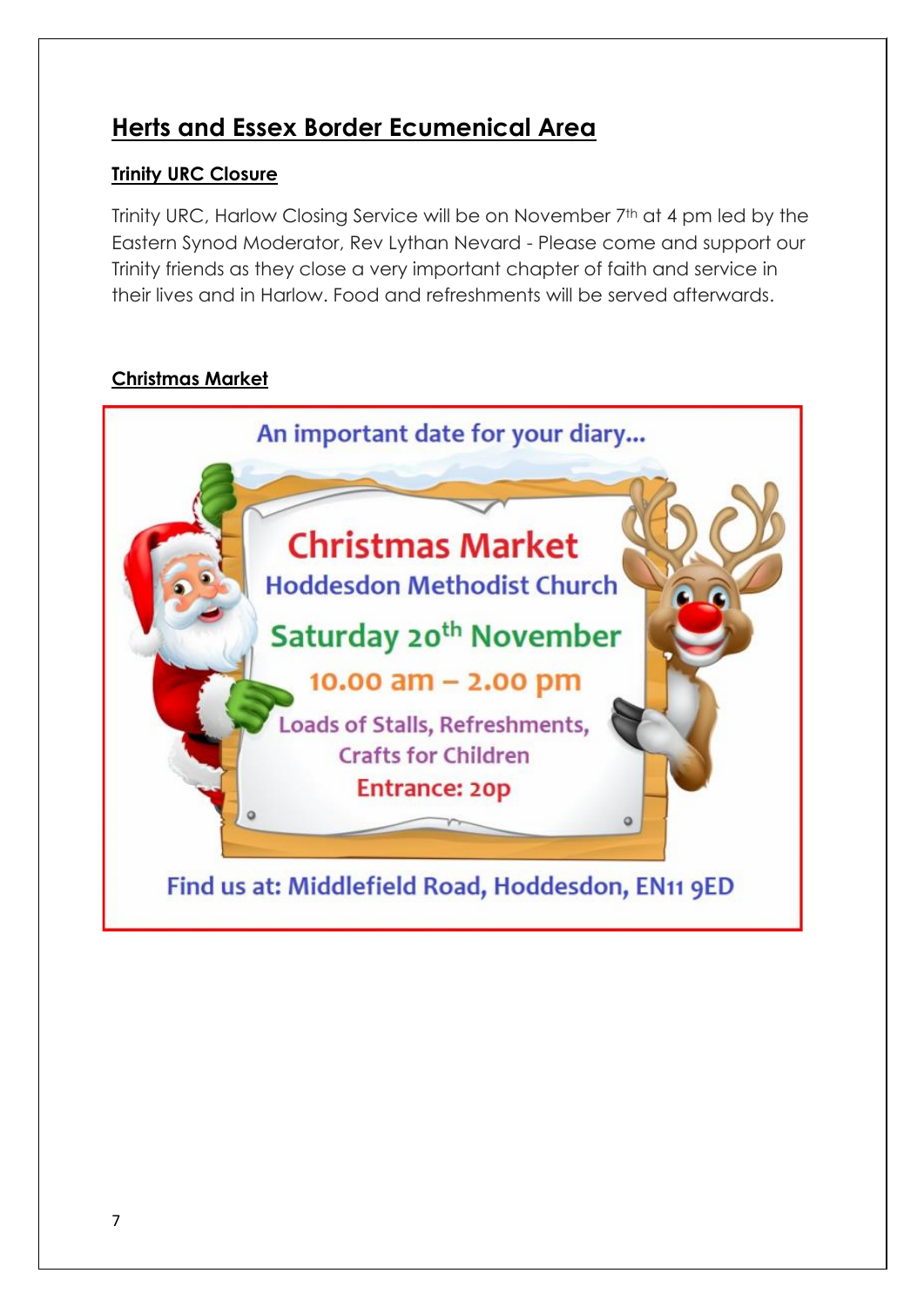# **Pandemic Prayers**

# Parent God

We are living through a time when many things look the way they did before we lived through lockdowns, but many things look different. Remind us that you are our ever-present, unchanging, loving God.

The news continues to dwell on the worst aspects of life, it is easy to be pulled towards a negative viewpoint. Help us remember that we carry Your Hope in our souls; that our spirits bubble with a joy that cannot be extinguished.

Walk with us, guiding us on the days that we are the joy and light for others through the uncertainty. Comfort us during our dark and fearful days.

Call us to action when we despair that things are bad. Inspire us to think of the needs of others when self-pity is close at hand.

Catch us close to you always.

Amen

**By Kirsty-Ann Mabbott, URC Church Related Community Worker, Coventry**

# **COP26: The Road to Glasgow**

(From the Joint Public Issues Team)

**What is COP26?** COP26 is the 26<sup>th</sup> annual meeting of the 'Conference of Parties' on the United Nations Framework Convention on Climate Change (UNFCCC). This is the international framework through which governments agree action to limit global emissions.





IN PARTNERSHIP WITH ITALY

**Where and When:** COP26 is being held in SEC in Glasgow from the 31st October to 12th November 2021

# **Why is the Glasgow Summit so important?**

**Global** 

COP26 is an important moment for global climate policy. Scientist have warned that if climate change is not kept below 1.5°C above pre-industrial levels, the consequences are irreversible. At COP26, for the first times each nation will be asked to set a date for achieving net-zero carbon emissions. This is a more powerful objective than previous agreements, as net zero sets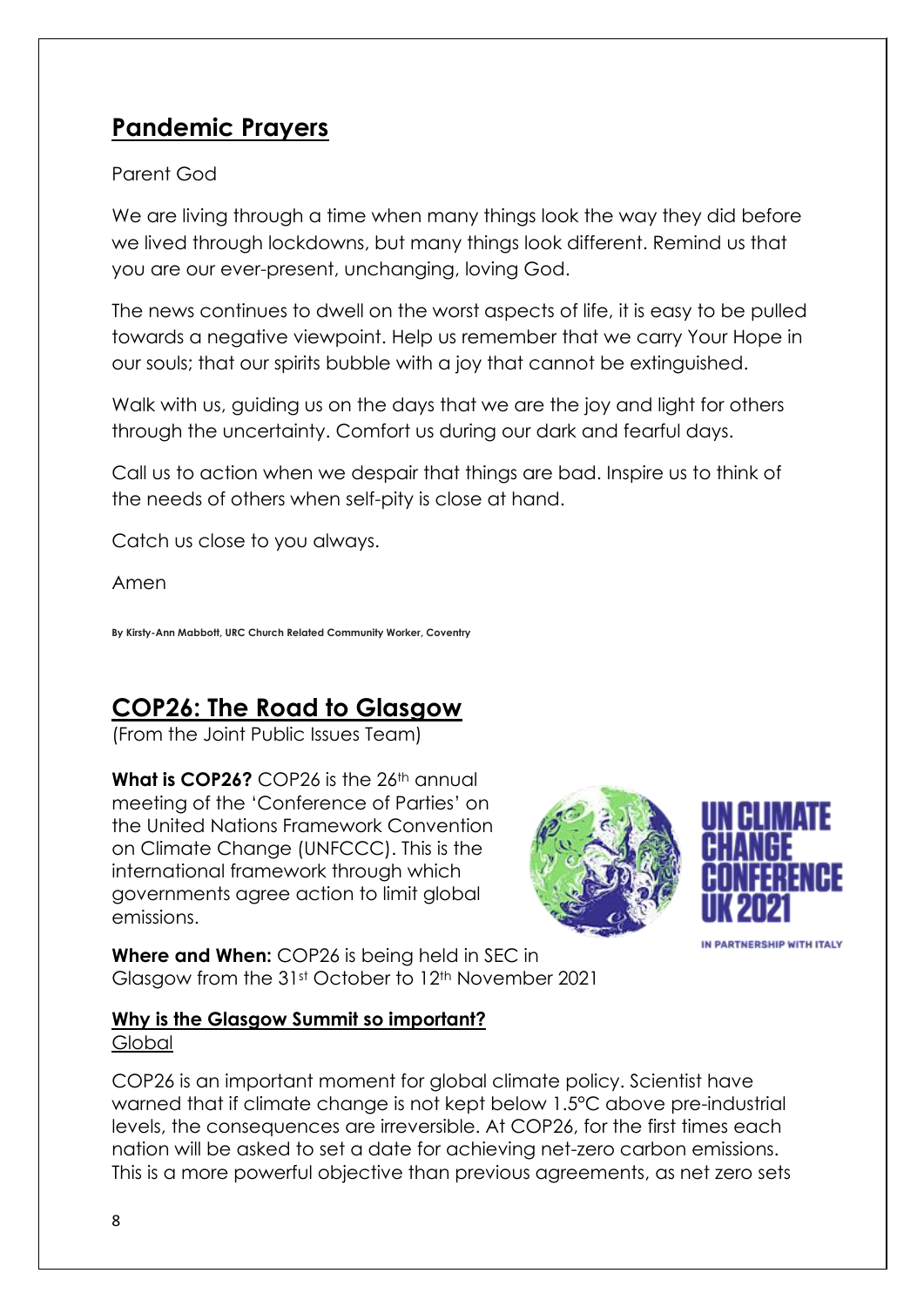out a vision for carbon neutrality. Governments are also required to make explicit pledges about what they will achieve by 2030. Ahead if COP26, governments have been increasing their commitments. The COP is an opportunity for these to be stated and welcomed globally, and also to welcome the return of the USA to the Paris Agreement.

# UK

In April 2021, the UK Government commitment to cut carbon emissions 78% from 1991 levels by 2035. It extended these targets to include emissions from international aviation and shipping. At COP26, the UK government will have two roles:

- As the UK holds the presidency of COP26, it will play a key role n shaping discussion and ambition at the meeting. It can use this role to secure global commitments and drive just and fair outcomes from the talks.
- As a member of COP, the UK needs to commit to its own ambitious targets for net zero, and outline plans to achieve them.

# **What needs to happen at COP26?**

A successful COP26 meeting would be one where:

- The UK government is held to account on its own commitments for climate action
- The government uses the presidency to achieve progress on the international agenda for just and fair solutions

# **Our values: What are the churches saying?**

# Caring for God's Creation

A central calling of Christianity is to live in a way which enables both people and planet to flourish. As churches and as part of a wider body of faiths, we have a strong moral voice to bring.

# Just and Fair commitments

We need to recognise the injustices of the climate crisis, and work towards responses that are fair for everyone. Higher emitting countries must commit to ambitious targets for emissions reductions, as well as paying their fair share to support rebuilding and resilience. Lower emitting countries already on the frontlines need to be able to shape decisions about their own future.

### Local, national, global

As Christians, we recognise that our neighbours spread across the world, from local to national to global. Our calling to love our neighbour means that we have a responsibility to seek partnership, listen well and prioritise the needs of others.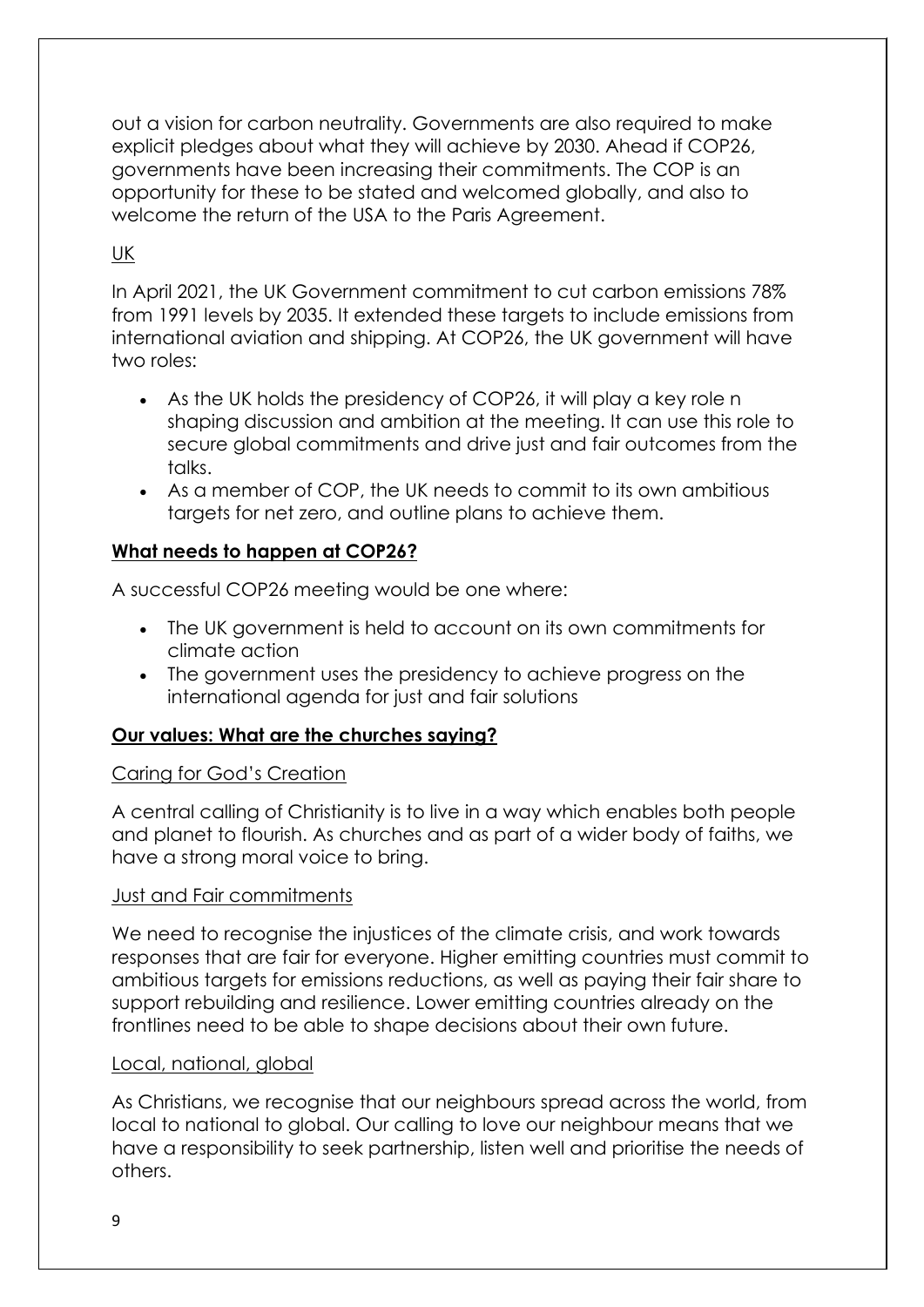# Advocacy and Transformation

As a church, we can take this opportunity to reflect on our own complicity in the climate crisis, and the steps we can take towards change. At the same time, we can amplify our commitment to climate justice by calling the on the UK government to do the same.

### **Spotlight on: Policy Campaigns**

### UK Carbon reduction and net zero

In April 2021, the UK Government commitment to cut carbon emissions 78% from 1991 levels by 2035. However, there has so far been a gap between the pledges the UK government has made and the action they have taken to meet them. COP26 will be an opportunity to encourage the government to commit to concrete action to close the gaps and keep the UK on track for net zero.

### Stop funding the expansion of the fossil fuel industry

The UK subsidises fossil fuels by directly financing UK oil and gas projects, charging a discounted 5% VAT rate for gas and electricity usage, and freezing fuel duty in successive budgets. Faith groups will be asking the UK government to end fossil fuel subsidies in the UK.

### International climate finance

Countries on the frontline of the climate crisis often do not have sufficient funds to deal with loss and damage, resulting in an incredibly unequal and unjust impact. There has been little progress at successive meetings to get finance to address loss and damage on the agenda. Faith communities are calling for action to protect and support vulnerable people in the long term.

More information here: <http://www.jointpublicissues.org.uk/cop26/>

# **A Prayer for COP26**

To our God

who made and can move mountains.

who created people and can touch their hearts and minds,

who declared that the world was very good and can make it to be so again, who has the world in his hands,

be praise and glory.

We lift before you the COP climate talks and the future of the planet. We are sorry for the damage that has been done, but we come before you knowing that you are a God of mercy and miracles. We pray for the world leaders gathering in Glasgow,